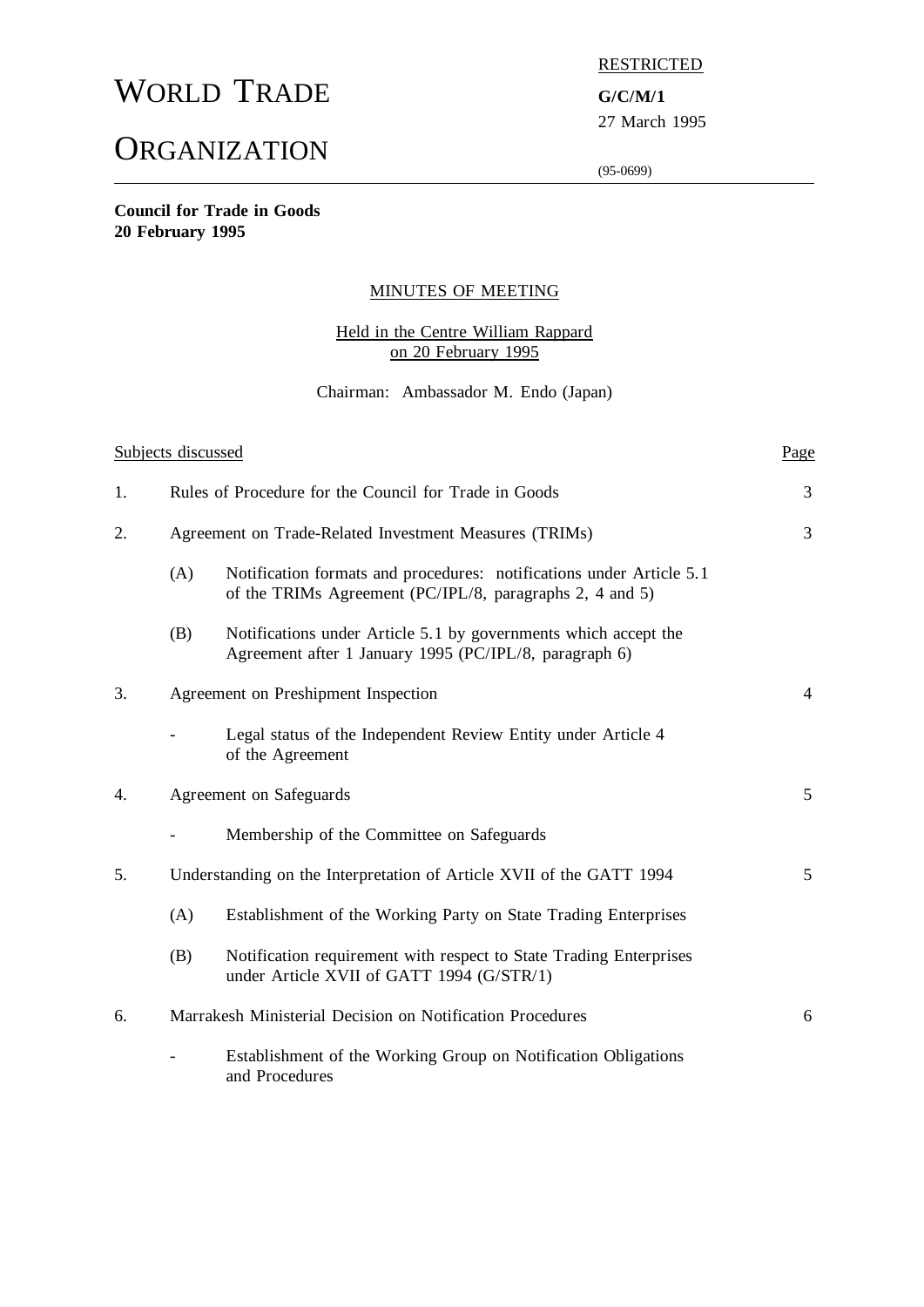| 7.  | Enlargement of the European Union: Accession of Austria, Finland<br>and Sweden to the European Communities                                                                                                                                                                        |    |  |
|-----|-----------------------------------------------------------------------------------------------------------------------------------------------------------------------------------------------------------------------------------------------------------------------------------|----|--|
|     | Communication from the European Communities<br>(L/7614 and Add.1; WT/L/7; WT/L/22)                                                                                                                                                                                                |    |  |
| 8.  | Interim Agreement between Bulgaria and the European Communities                                                                                                                                                                                                                   | 8  |  |
|     | Communication from the European Communities<br>(L/7671 and Add.1; WT/REG1/1)                                                                                                                                                                                                      |    |  |
| 9.  | Interim Agreement between Romania and the European Communities                                                                                                                                                                                                                    | 8  |  |
|     | Communication from the European Communities<br>(L/7618 and Add.1; WT/REG2/1)                                                                                                                                                                                                      |    |  |
| 10. | Notification by Malaysia in pursuance of Article XVIII: C of GATT 1994<br>and the 1979 Decision on Safeguard Action for Development Purposes (WT/L/32)                                                                                                                            |    |  |
|     | Communication from Singapore (G/L/2)<br>Communication from Malaysia (G/L/3)                                                                                                                                                                                                       |    |  |
| 11. | Use of Spanish as a working language in the Technical Committee on<br>Rules of Origin                                                                                                                                                                                             | 14 |  |
| 12. | Appointment of officers for the Committee on Market Access,<br>Committee on Agriculture, Committee on Sanitary and Phytosanitary<br>Measures, Committee on Safeguards, Working Group on Notification<br>Obligations and Procedures and Working Party on State Trading Enterprises | 15 |  |
| 13. | Other business                                                                                                                                                                                                                                                                    |    |  |
|     | Chairmanship of the Working Parties on the Free Trade Agreements between<br>the Czech Republic and Slovenia, and between the Slovak Republic and Slovenia                                                                                                                         |    |  |

- Ad hoc procedures on participation of international organizations in the work of the WTO bodies - first meeting of the subsidiary bodies of the Council for Trade in Goods

The Chairman welcomed delegations to the first meeting of the Council for Trade in Goods of the World Trade Organization (WTO). He proposed that this being the first meeting of the Council, it should be devoted mostly to "housekeeping issues". He noted that the governments which had been granted observer status in the General Council and its subsidiary bodies through the decision taken at the meeting of the General Council on 31 January 1995 had been invited as observersto this meeting of the Council for Trade in Goods. He also drew attention to the fact that, in accordance with the "Ad hoc procedures on participation of certain international organizations in the work of the WTO Bodies" (WT/GC/COM/2) which were accepted at an informal meeting of Heads of Delegations to the General Council on 9 February 1995, the United Nations, UNCTAD, IMF and the World Bank had been invited to the first meeting of the Council for Trade in Goods. He welcomed the observer governments and the international organizations mentioned to the meeting.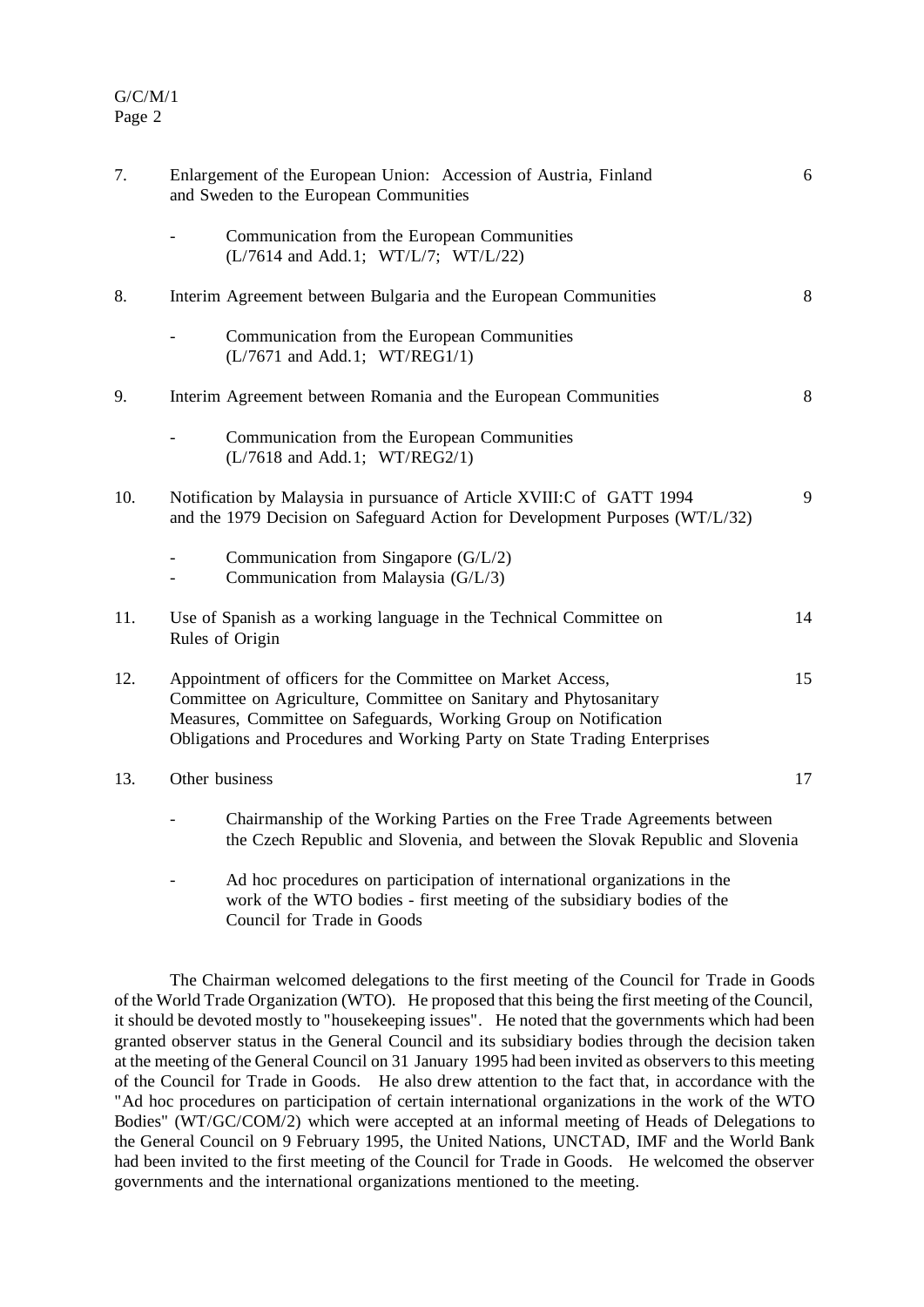# **1. Rules of Procedure**

1.1 The Chairman drew attention to Article IV:5 of the WTO Agreement which foresaw the establishment by the Council for Trade in Goods of "rules of procedure subject to the approval of the General Council". He proposed to start very soon informal consultations for establishing such rules of procedures, and that until the next meeting of the Council for Trade in Goods, business be conducted on the basis of established GATT practice.

1.2 The Council so **agreed.**

# **2. Agreement on Trade-Related Investment Measures (TRIMs)**

## (A) Notification formats and procedures: notifications under Article 5.1 of the TRIMs Agreement (PC/IPL/8 paragraphs 2,4 and 5)

2.1 The Chairman stated that, the General Council, at its meeting on 31 January 1995, had remitted the question of notification procedures and formats to the respective Committees for implementation and action as appropriate. However, the TRIMS Agreement (Articles 5.1 and 5.5) provided that certain notifications be made to the Council for Trade in Goods. Also, a standard format for notifications under Article 5.1 had been agreed as well as suggestions for further work on notification requirements under the Agreement. He added that it would seem consistent with the decision taken by the General Council for the Council for Trade in Goods to endorse the format and to remit it and the other issues relating to notifications to the TRIMS Committee for further consideration and/or action as appropriate. This meant that the Committee on TRIMs would carry out the task assigned to the Council under the TRIMs Agreement with respect to notifications. As provided for in Article 7.3 of the TRIMs Agreement, the Committee on TRIMs would submit annual reports to the Council.

2.2 The Chairman proposed that the Council endorse the standard format and remit this and other issues relating to notifications to the Committee on TRIMs for further consideration and/or action as appropriate.

2.3 The Council so **agreed.**

# (B) Notifications under Article 5.1 by governments which accept the Agreement after 1 January 1995 (PC/IPL/8, paragraph 6)

2.4 The Chairman stated that in the course of discussions held last year under the auspices of the Preparatory Committee, it was noted that the competent WTO body might need to examine at an early stage the question of the arrangements for notifications under Article 5.1 of the TRIMs Agreement by countries which were eligible to become original Members of the WTO but which accepted the WTO Agreement after its entry into force (document PC/IPL/8, paragraph 6). Specifically, the problem was raised that in these cases the period of ninety days provided in Article 5.1 might have expired at the time such countries accepted the Agreement. This matter had not been reflected in the Report of the Preparatory Committee and therefore no action had been taken on it by the General Council.

2.5 The Chairman proposed, therefore, that the Council for Trade in Goods request the Committee on TRIMs to consider this matter and to prepare any appropriate recommendations.

2.6 The Council so **agreed.**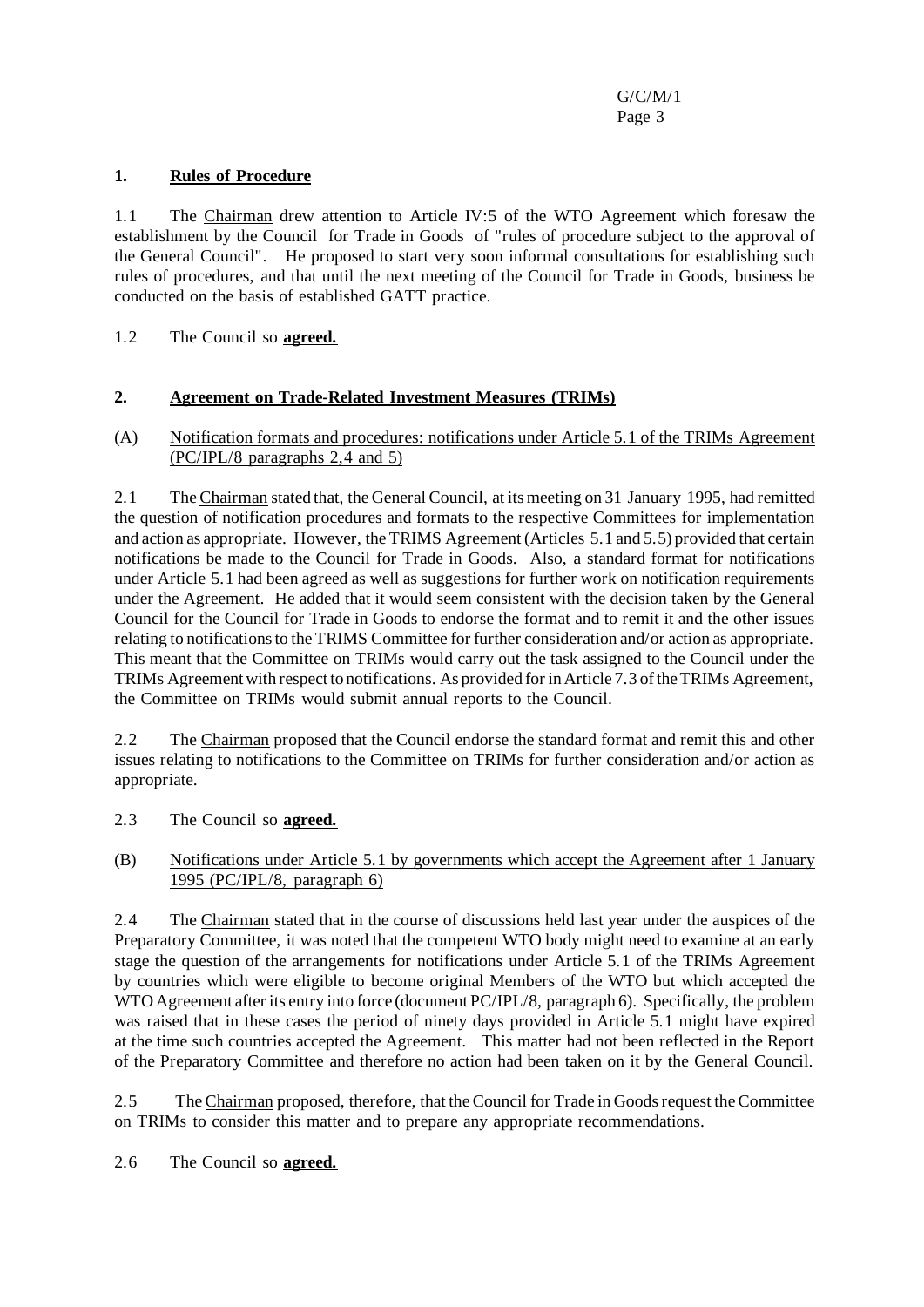### **3. Agreement on Preshipment Inspection (PSI)**

# Legal status of the Independent Review Entity under Article 4 of the Agreement

3.1 The Chairman recalled that at its first meeting, on 31 January 1995, the General Council had assigned the subject of preshipment inspection to the Council for Trade in Goods. He also recalled that the Sub-Committee on Institutional, Procedural and Legal Matters, at its meeting on 7 October 1994, had requested the Secretariat, in consultation with interested delegations and with the International Federation ofInspection Agencies(IFIA) and the InternationalChamber ofCommerce (ICC), to prepare a draft for formalising, in writing, the status of the ICC, the IFIA and the Independent Entity foreseen under Article 4 of the Agreement on Preshipment Inspection (PC/IPL/M/6, paragraph 60). The Secretariat had, since then, been engaged in consultations with interested delegations and with the ICC and IFIA. He requested the Secretariat to present an oral report on the state of these consultations.

3.2 The representative of the Secretariat stated that this report was being made on the Secretariat's responsibility. Since the request by the Sub-Committee on Institutional, Procedural and Legal Matters, on 7 October 1994, the Secretariat had convened six meetings of interested delegations, as well as consulted with delegations individually and with the ICC and IFIA. Some half dozen proposals had been on the table with a view to finding a solution to the question of legal liabilities of the Independent Entity, its staff and panellists. So far this had not been possible, as either some delegations or the ICC and IFIA had had problems with one or other option. However, from the consultations it was clear that delegations appreciated the problems and were desirous to find a solution to them. All concerned were also aware of the urgency of the matter. Indeed, from the last round of consultations it seemed that there was some hope that an option recently proposed might lead to a positive outcome. He recalled, furthermore, that the PSI Agreement had entered into force for all WTO Members on the date of entry into force of the WTO Agreement, that was 1 January 1995. However, Article 4 of the PSI Agreement (which related to the Independent Review Procedures), foresaw that the Independent Entity shall establish, within two months of entry into force of the PSI Agreement, a list of experts from which panellists shall be chosen. That meant that a delay of up to two months was provided before Article 4 could become operational. Given that the process of consultations had not yet concluded, it did not seem possible to meet this deadline of 1 March 1995. Thus, until a solution had been found to the questions of status and legal liabilities of the Independent Entity and of its staff and panellists, the Independent Entity would not come into existence and, therefore, no recourse could be made to it.

3.3 The Chairman proposed that the Council take note of the report; request the Secretariat to pursue its consultations with interested delegations and with the ICC and IFIA, with a view to putting forward a solution to the questions of the status of the Independent Entity and the legal liabilities of the Independent Entity, its staff and panellists, for consideration by all WTO Members; and agree to revert to this matter at its next meeting.

3.4 The Council so **agreed**.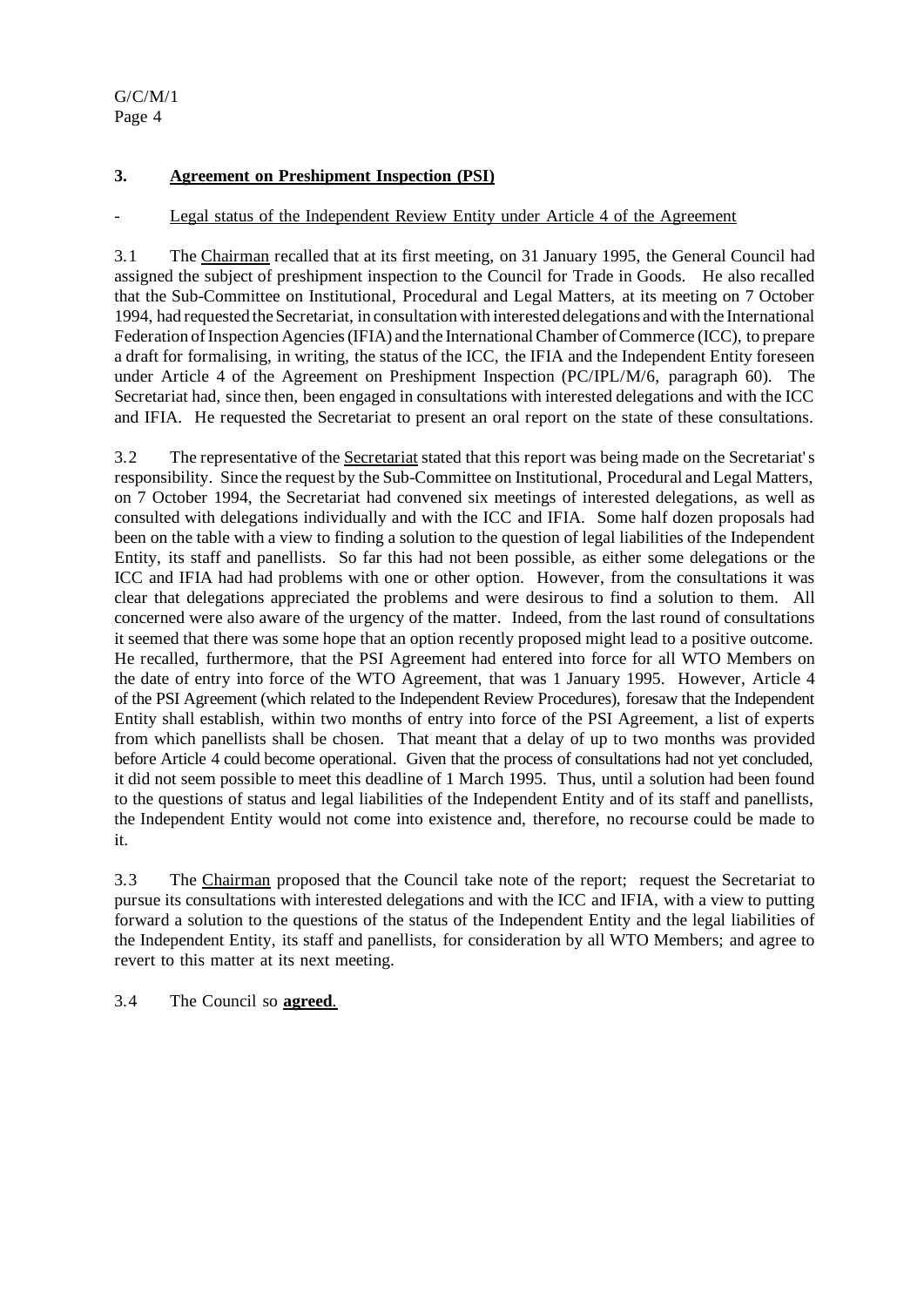### **4. Agreement on Safeguards**

#### Membership of the Committee on Safeguards

4.1 The Chairman stated that Article 13.1 of the Agreement on Safeguards provided for the following: "A Committee on Safeguards is hereby established under the authority of the Council for Trade in Goods, which shall be open to the participation of any Member indicating its wish to serve on it". The Agreement on Safeguards imposed obligations regarding safeguards on all WTO Members, irrespective of whether or not they were members of the Committee on Safeguards. Article 13.1 of the Agreement on Safeguards provided for a possibility of certain Members electing themselves out from the membership of the Committee on Safeguards. Since the Committee on Safeguards would discuss the safeguards notifications by all Members of the WTO, the membership of the Committee on Safeguards could be established on the basis that all WTO Members would be members of the Committee on Safeguards, with the exception of those WTO Members who expressly indicated their wish not to be a member of the Committee. This would preserve the possibility, mentioned in Article 13.1, for certain WTO Members who do not wish to be members of the Committee on Safeguards to opt out of membership of the body.

4.2 In view of this, the Chairman proposed that the Council for Trade in Goods consider all WTO Members to be members of the Committee on Safeguards unless they indicate otherwise by 22 February 1995.

4.3 The Council so **agreed.**

# **5. Understanding on the Interpretation of Article XVII of the GATT 1994**

(A) Establishment of a Working Party on State Trading Enterprises

5.1 The Chairman drew attention to paragraph 5 of the WTO Understanding on the Interpretation of Article XVII of the GATT 1994, which provided that a Working Party shall be set up on behalf of the Council for Trade in Goods to review notifications and counter-notifications on state trading and to review, in the light of the notifications received, the adequacy of the questionnaire on state trading and the coverage of state trading enterprises.

5.2 In line with this, the Chairman proposed that the Council for Trade in Goods decide to establish a Working Party on State Trading Enterprises to carry out the tasks described in paragraph 5 of the Understanding on the Interpretation of Article XVII of GATT 1994, with membership in the Working Party open to all Members indicating their wish to serve on it.

5.3 The Council so **agreed.**

### (B) Notification Requirement with respect to State Trading Enterprises under Article XVII of GATT 1994 (G/STR/1)

5.4 The Chairman drew attention to the note by the Secretariat in document G/STR/1, and again to the Understanding on the Interpretation of Article XVII of GATT 1994 which provided in paragraph 1, that in order to ensure the transparency of state trading enterprises, Members shall notify such enterprises to theCouncil for Trade in Goods. The Understanding provided a definition of "state trading enterprise" and stated that notifications shall be made in accordance with the questionnaire on state trading adopted on 24 May 1960 (BISD 9S/184), taking account of the provisions of the Understanding. In order to start the notification process under the WTO and in order that the Working Party on State Trading Enterprises be enabled to conduct its work on the basis of complete information and in a timely manner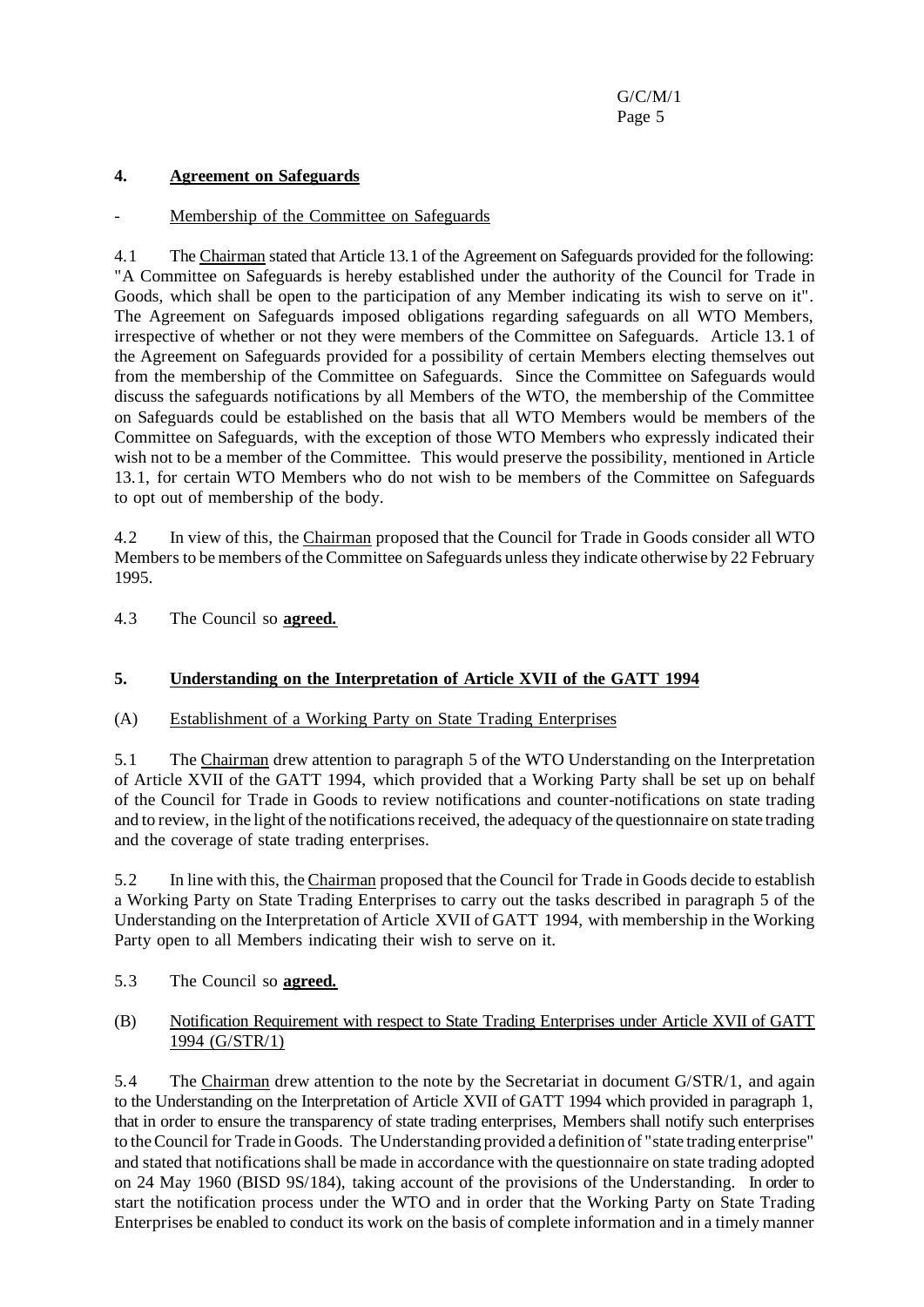in 1995, it was proposed that the first notifications on state trading enterprises under the WTO régime be "new and full" notifications.

5.5 With respect to the deadline for submission of notifications, the Chairman pointed out that according to the CONTRACTING PARTIES' Decision of 9 November 1962 (BISD 11S/58), contracting parties were invited to submit every third year beginning from January 1963 new and full notifications. However, this deadline was almost never observed. So, in order to give delegations sufficient time to prepare their notifications, and to ensure that the necessary material was before the Working Party as soon as possible, the deadline of 30 June 1995 had been proposed for the current year's notification obligation. With respect to all future notifications, the Working Party itself would decide what deadlines were appropriate.

5.6 The Chairman, therefore, proposed that the Council for Trade in Goods decide that the first notifications on state trading enterprises would be "new and full" and that the deadline for their submission would be 30 June 1995.

5.7 The Council so agreed.

### **6. Marrakesh Ministerial Decision on Notification Procedures**

#### Establishment of a Working Group on Notification Obligations and Procedures

6.1 The Chairman drew attention to the Decision on Notification Procedures, which was an integral part of the WTO Agreement and which was adopted by the General Council at its meeting of 31 January 1995. It provided that the Council for Trade in Goods would "undertake a review of notification obligations and procedures under the Agreements in Annex 1A of the WTO Agreement." The review was to be carried out by a working group which was to be established immediately after the date of entry into force of the WTO Agreement and in which membership was open to all Members.

6.2 In accordance with this, the Chairman proposed that the Council for Trade in Goods decide to establish a Working Group on Notification Obligations and Procedures to carry out the tasks set out in Part III of the Decision on Notification Procedures.

6.3 The Council so agreed.

### **7. Enlargement of the European Union: Accession of Austria, Finland and Sweden to the European Communities**

- Communication from the European Communities (L/7617 and Add.1; WT/L/7; WT/L/22)

7.1 TheChairman stated thatinformal consultations held undertheChairman ofthe GeneralCouncil had resulted in agreement on the establishment of a working party under Article XXIV of GATT 1994 and on its terms of reference as well as on the understanding on the basis of which the terms of reference would be adopted.

7.2 In this connection, the Chairman proposed that the Council for Trade in Goods establish a "Working Party on the Enlargement of the EC" with the following terms of reference and composition: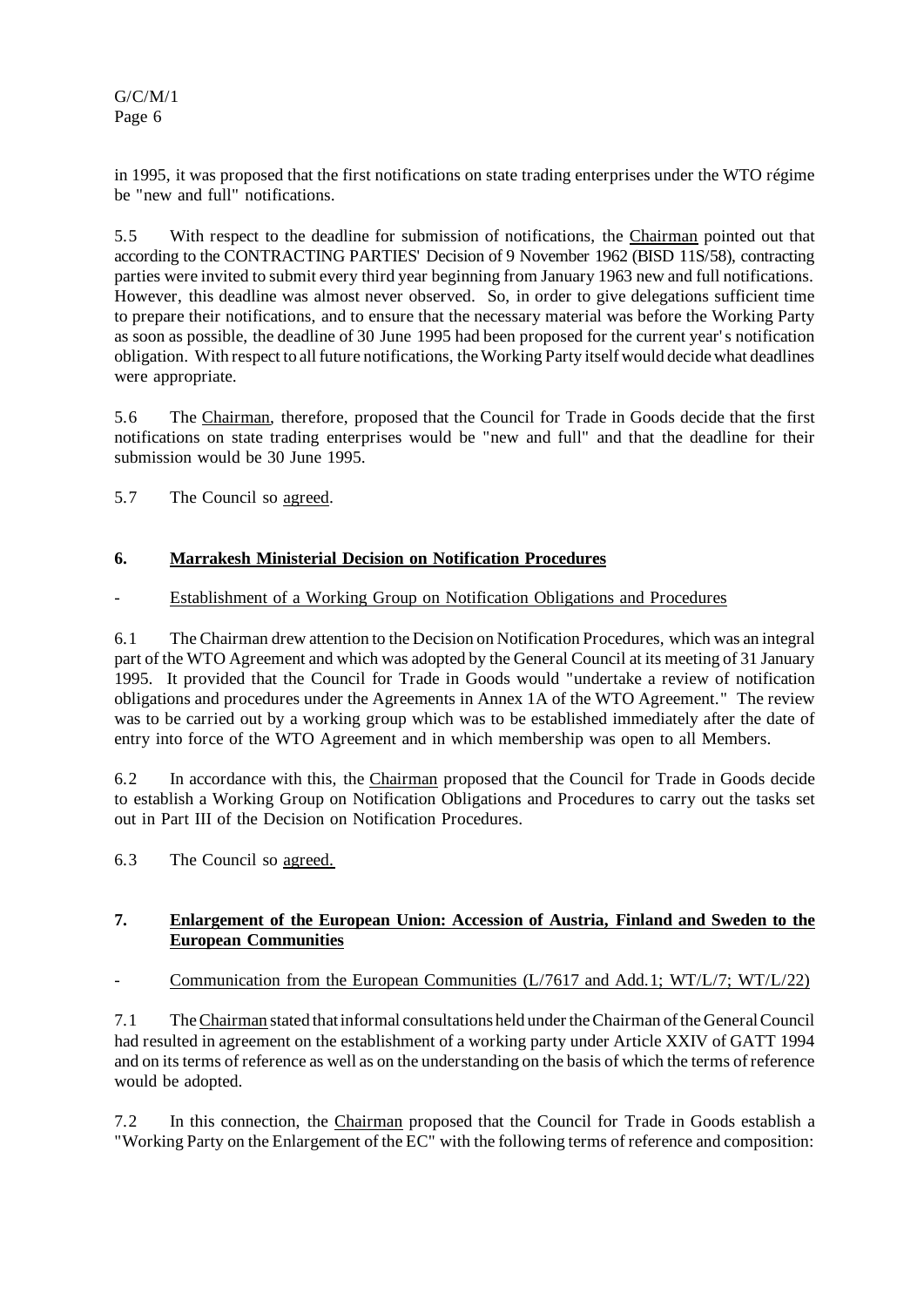## Terms of reference:

7.3 "to examine, in light of the relevant provisions of the GATT 1994, the accession of Austria, Finland and Sweden to the European Communities and to submit a report to the Council for Trade in Goods".

7.4 The terms of reference were to be adopted with the following understanding:

# Understanding

7.5 "According to the Understanding on the Interpretation of Article XXIV of the GATT 1994 "all notifications under paragraph 7(a) of Article XXIV shall be examined by a working party in the light of the relevant provisions of the GATT 1994 and of paragraph 1 of this Understanding". Paragraph 1 of the Understanding confirms that agreements leading to a customs union must satisfy, inter alia, the provisions of paragraphs 5, 6, 7 and 8 of Article XXIV. Similarly, the entire Schedules of concessions and commitments attached to the Marrakesh Protocol will be examined by the Working Party.

7.6 According to paragraph 5(a) of Article XXIV, the duties and other regulations of commerce affecting trade with WTO Members not participating in the customs union "shall not on the whole be higher or more restrictive than the general incidence of the duties and regulations of commerce" applicable prior to the formation of the union. This implies that a working party established to examine a notification under paragraph 7(a) of Article XXIV has the mandate to examine the incidence and restrictiveness of all duties and regulations of commerce, in particular those governed by the provisions of the Agreements contained in Annex 1A of the WTO Agreement.

7.7 However, itshould be kept in mind that the purpose of an examination in the light of paragraph 5(a) of Article XXIV would not be to determine whether each individual duty or regulation existing or introduced on the occasion of the formation of a customs union is consistent with all provisions of the WTO Agreement; it would be to ascertain whether on the whole the general incidence of the duties and other regulations of commerce has increased or become more restrictive. Accordingly, although the Working Party would conduct its examination in light of the relevant provisions of the Agreements contained in Annex 1A of the WTO Agreement, the conclusions of the Report of the Working Party would be confined to reporting on consistency with the provisions of Article XXIV.

7.8 On the occasion of the formation of a customs union a measure might be taken whose legal status under the WTO Agreement is not directly related to or does not depend on the consistency of the formation of the customs union with Article XXIV as such. The examination of incidence and restrictiveness ofsuch a measure by a working party established under Article XXIV would not prevent any WTO Member from raising the question of the consistency of that measure in another WTO body competent to examine that issue, nor does the present arrangement prejudice the rights and obligations of any WTO Member under the WTO agreements.

7.9 I understand that it is expected that the Working Party should coordinate its working schedule with that of any other working party that may be established to examine the enlargement according to the relevant procedures of the WTO Agreement."

# Membership:

7.10 The Working Party would be open to all Members of the WTO and other signatories of the Final Act that were contracting parties to the GATT 1947 and were eligible to become original Members of the WTO indicating their wish to serve on it.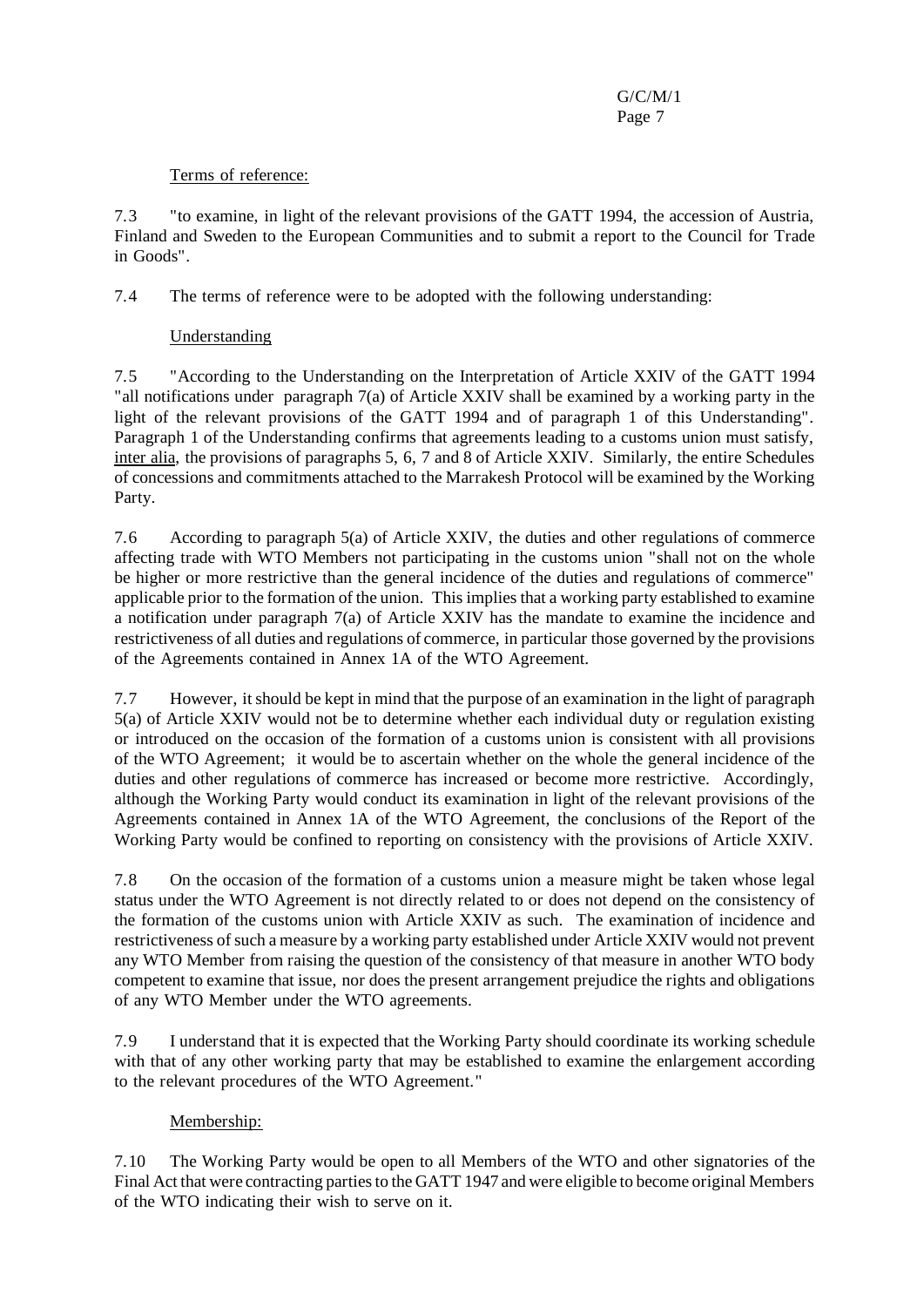7.11 The Chairman proposed that he be authorized to designate the Chairperson of the Working Party in consultation with the delegations principally concerned.

7.12 The Council so agreed

### **8. Interim Agreement between the Republic of Bulgaria and the European Communities**

### Communication from the European Communities (L/7617 and Add.1; WT/REG1/1)

8.1 The Chairman drew attention to the communication from the European Communities contained in document WT/REG1/1 in which it indicated that the notification of the Interim Agreement between the European Communities and the Republic of Bulgaria which was originally notified to the GATT 1947 contracting parties in document L/7617 dated 23 December 1994 should be considered to be a notification also under the GATT 1994.

8.2 The Chairman proposed that the Council for Trade in Goods agree to establish a working party with the following terms of reference and composition:

### Terms of reference:

8.3 "to examine, in light of the relevant provisions of the GATT 1994, the Interim Agreement between the Republic of Bulgaria and the European Communities and to submit a report to the Council for Trade in Goods."

8.4 He added that his statement concerning the understanding on the terms of reference of the Working Party for the Enlargement of the European Communities applied *mutatis mutandis* to this Working Party. It should be noted, however, that the two Agreements were different in nature: while the EC Agreement related to the enlargement of a customs union, the EC-Bulgaria Agreement was an interim agreement for the formation of a free-trade area.

# Membership:

8.5 The Working Party would be open to all Members of the WTO and other signatories of the Final Act that were contracting partiesto the GATT 1947 and were eligible to become original Members of the WTO indicating their wish to serve on it.

8.6 The Chairman proposed that he be authorized to designate the Chairperson of the Working Party in consultation with the delegations principally concerned.

8.7 The Council so agreed.

# **9. Interim Agreement between Romania and the European Communities**

# Communication from the European Communities (L/7618 and Add.1; WT/REG2/1)

9.1 The Chairman drew attention to the communication from the European Communities contained in document WT/REG2/1 in which it indicated that the notification of the Interim Agreement between the European Communities and Romania which was originally notified to the GATT 1947 Council in document L/7618 dated 23 December 1994 should be considered to be a notification also under the GATT 1994.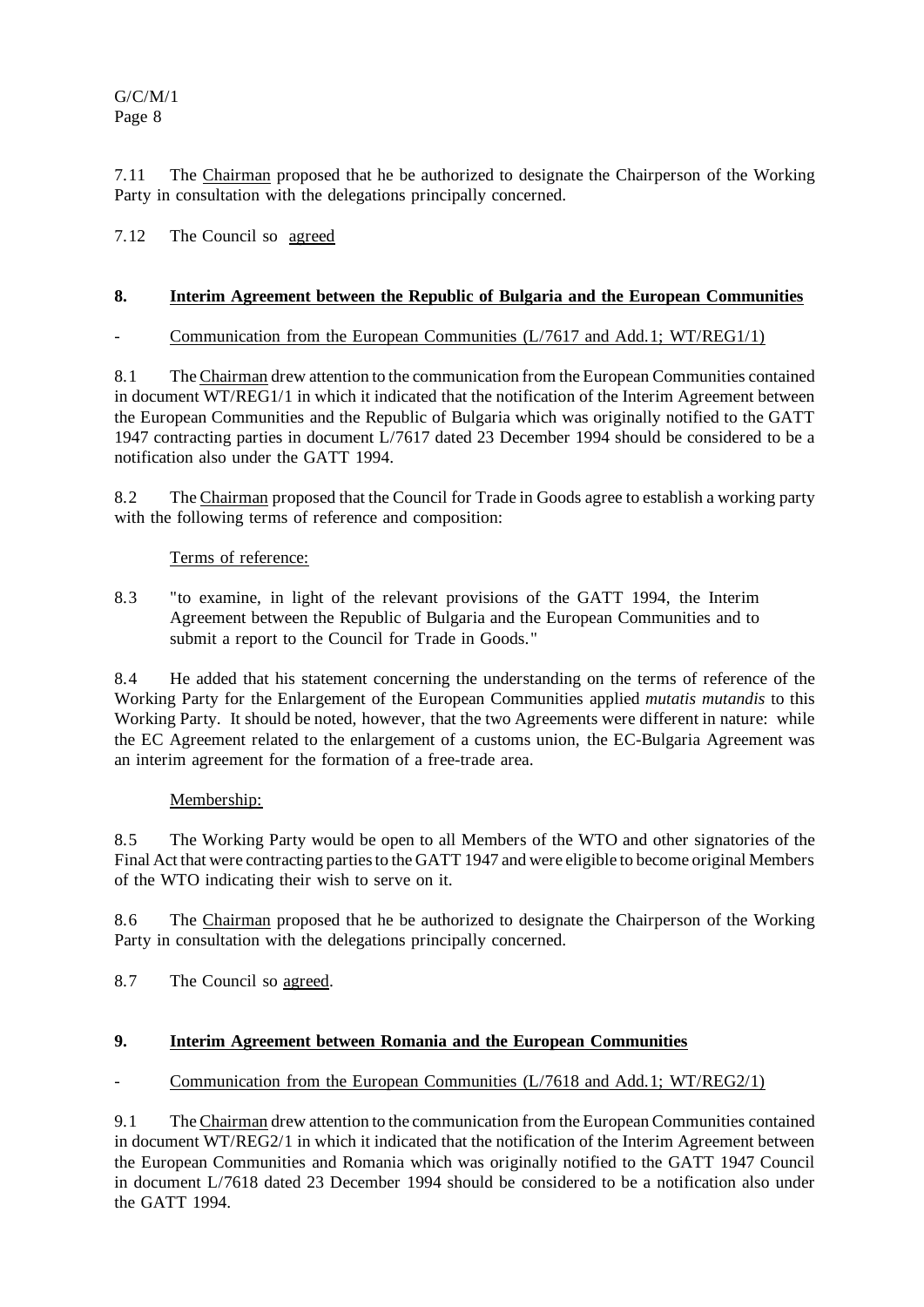9.2 The Chairman proposed that the Council for Trade in Goods agree to establish a working party with the following terms of reference and composition:

## Terms of reference:

9.3 "to examine, in light of the relevant provisions of the GATT 1994, the Interim Agreement between Romania and the European Communities and to submit a report to the Council for Trade in Goods."

9.4 The Chairman stated that his statement concerning the understanding on the terms of reference of the Working Party for the Enlargement of the European Communities applied *mutatis mutandis* to this Working Party. It should be noted, however, that the two Agreements were different in nature: while the EC Agreement related to the enlargement of a customs union, the EC-Romania Agreement was an interim agreement for the formation of a free-trade area.

### Membership:

9.5 The Working Party would be open to all Members of the WTO and other signatories of the Final Act that were contracting partiesto the GATT 1947 and were eligible to become original Members of the WTO indicating their wish to serve on it.

9.6 The Chairman proposed that he be authorized to designate the Chairperson of the Working Party in consultation with the delegations principally concerned.

9.7 The Council so agreed.

# **10. Notification by Malaysia in pursuance of Article XVIII:C of GATT 1994 and the 1979 Decision on Safeguard Action for Development Purposes (WT/L/32)**

- Communication from Singapore  $(G/L/2)$
- Communication from Malaysia  $(G/L/3)$

10.1 TheChairman drew attention to a communication from Singapore circulated in document G/L/2 which was in response to Malaysia's notification made in pursuance of Article XVIII:C and the 1979 Decision on Safeguard Action for Development Purposes. Malaysia had, since then, sent a communication which had been circulated in document G/L/3.

10.2 The representative of Singapore referred to document WT/L/32 of 6 February 1995, and stated that Malaysia had notified the WTO of its invocation of Article XVIII:C and of its application, since 7 April 1994, of quotas and import licensing measures for imports of certain petrochemicals. In document G/L/2 dated 15 February 1995, Singapore had objected to this notification and requested that this Council not accept Malaysia's communication as a notification under Article XVIII:C. Singapore supported the proper use of Article XVIII as an important tool in promoting economic development. However, in order to protect the interests of all WTO contracting parties, it was essential that the provisions of Article XVIII be complied with. Since this was the first case of an invocation of Article XVIII: Cunder the WTO Agreement, and since the import restrictions affected Malaysia's tariff bindings under the WTO Agreement, it was important for this Council to ensure that Article XVIII:C was not applied in a manner which would open a big loophole in the WTO legal system and which could undermine, in this case as in future cases, the rights of all contracting parties.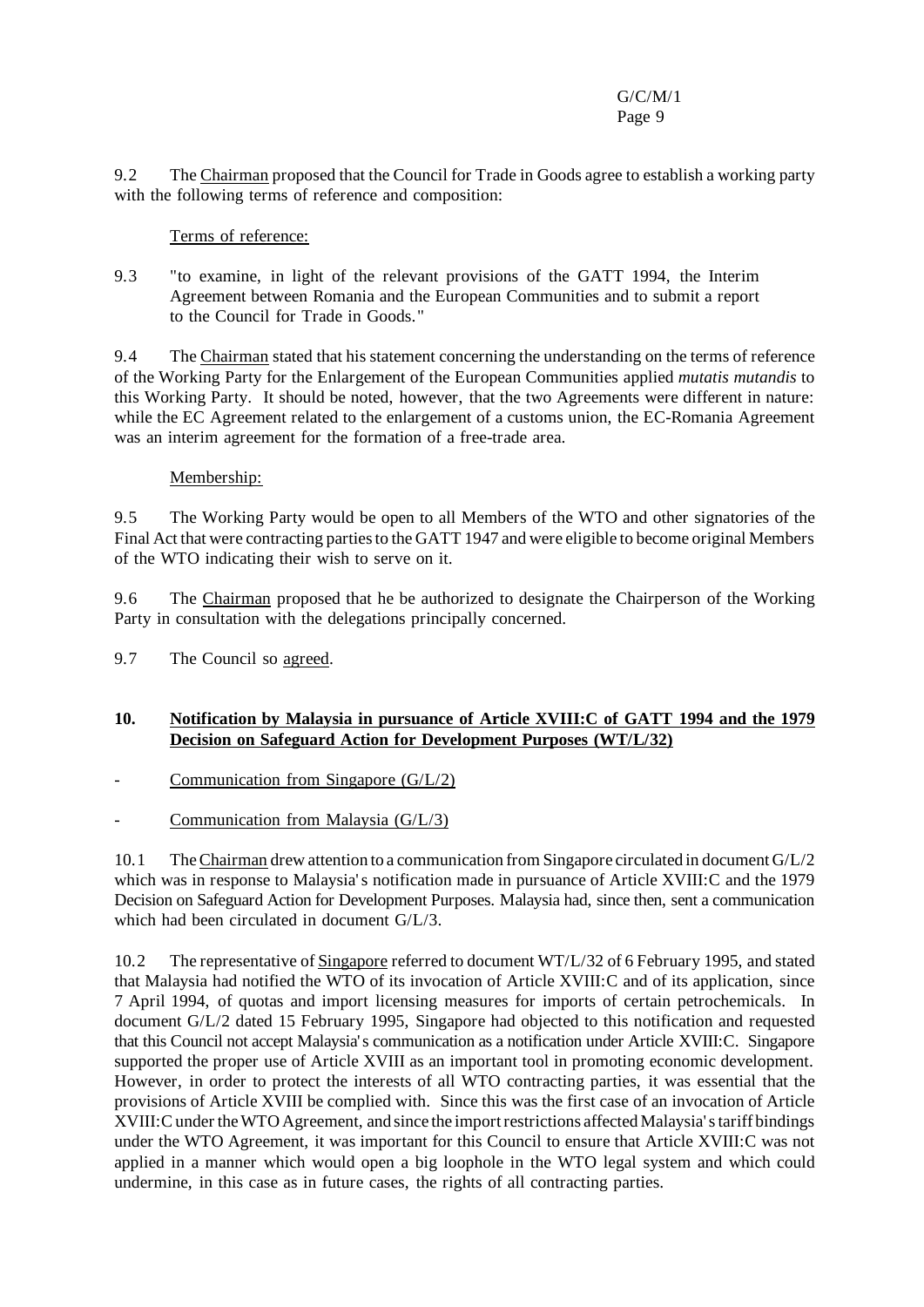10.3 Article XVIII:C allowed a less-developed country to take measuresinconsistent with other Articles of the GATT only under a number of conditions:

10.4 The first condition was prior notification of the proposed measures and of the special difficulties which prevented the country from achieving its objective through GATT-consistent measures. Contrary to this requirement, Malaysia's notification had come ten months after its unilateral imposition of import restrictions. Malaysia had explained neither the conditions under which import licenses would be issued by the Ministry of International Trade and Industry, nor the special difficulties which had prevented Malaysia from assisting its petrochemical industry through GATT-consistent measures. While the import restrictions were described as a "Customs (Prohibition of Imports) Order" in Malaysia's Official Gazette, Malaysia now claimed that this description was erroneous. Because there was no proper notification, it was impossible for CONTRACTING PARTIES to examine the requirement in Article XVIII:13 that no GATT-consistent measures were practicable to achieve Malaysia's policy objective. As Malaysia, since 1 January 1995, had accepted a thirty per cent tariff binding on two of the petrochemicals subject to import restrictions, Singapore could not see any reason why - only five weeks after the entry into force of these tariff bindings - GATT-consistent tariffs or production subsidies should no longer suffice to protect the petrochemical industry in Malaysia. All these problems illustrated that the procedural requirement of a proper notification was not a mere formality which could be ignored without impairing the rights of other contracting parties.

10.5 The second condition wasthat the contracting party invoking Article XVIII "shall not introduce that measure before the expiration of the time limit laid down in paragraph 15 or 17, as the case may be, or if the measure affects imports of a product which is the subject of a concession included in the appropriate schedule annexed to this Agreement, unless it has secured the concurrence of the CONTRACTING PARTIES in accordance with the provisions of paragraph 18". Malaysia had clearly violated this obligation by introducing its import restrictions unilaterally ten months ago and without the concurrence of the CONTRACTING PARTIES. Again, this prohibition of unilateral import restrictions priorto their proper notification and consultations was not amere formality but was essential for enabling adversely affected countries, like Singapore, to engage in consultations and protect their rights under the GATT. The Malaysian notification had invoked the 1979 Decision on "Safeguard Action for Development Purposes", but this Decision allowed Malaysia to deviate from these requirements only if it had been demonstrated by Malaysia that there were "unusual circumstances where delay in the application of (the) measures... may give rise to difficulties in the application of its programmes... of economic development", and only "to the extent necessary". But Malaysia had neither notified nor explained any such "unusual circumstances". The unilateral introduction of import restrictions was therefore clearly illegal also in this respect, and deprived contracting parties of their right to consult and therefore avoid disputes prior to the introduction of import restrictions.

10.6 Singapore was not contending that a party should lose its rights under Article XVIII or any other provisions of the Agreement for a minor, technical violation which harmed no one. GATT had operated in the past with a high degree of procedural flexibility, and it was Singapore's view that this need not change under the WTO. But it was also Singapore's considered view that a proper notification and consultations, as required by Article XVIII:C, were a necessary precondition for enabling the CONTRACTING PARTIES to examine the applicability of Article XVIII:C and to protect their rights before import restrictions were introduced unilaterally. His delegation regretted that Malaysia had chosen to ignore its procedural obligations under Article XVIII. The legal consequences of this should be borne by Malaysia and not by the other GATT contracting parties adversely affected by this. If the CONTRACTING PARTIES tolerated unilateral invocations of Article XVIII:C without proper notifications and without consultations in clear violation of the procedural requirements of Article XVIII:C, a huge loophole in the new WTO legal system would be created and a dangerous precedent would be set not only for Article XVIII but also for other notification and consultation requirements under the WTO Agreement. It would be very sad indeed if one of the first decisions of this Council was to endorse or tolerate such an undermining of the WTO legal system.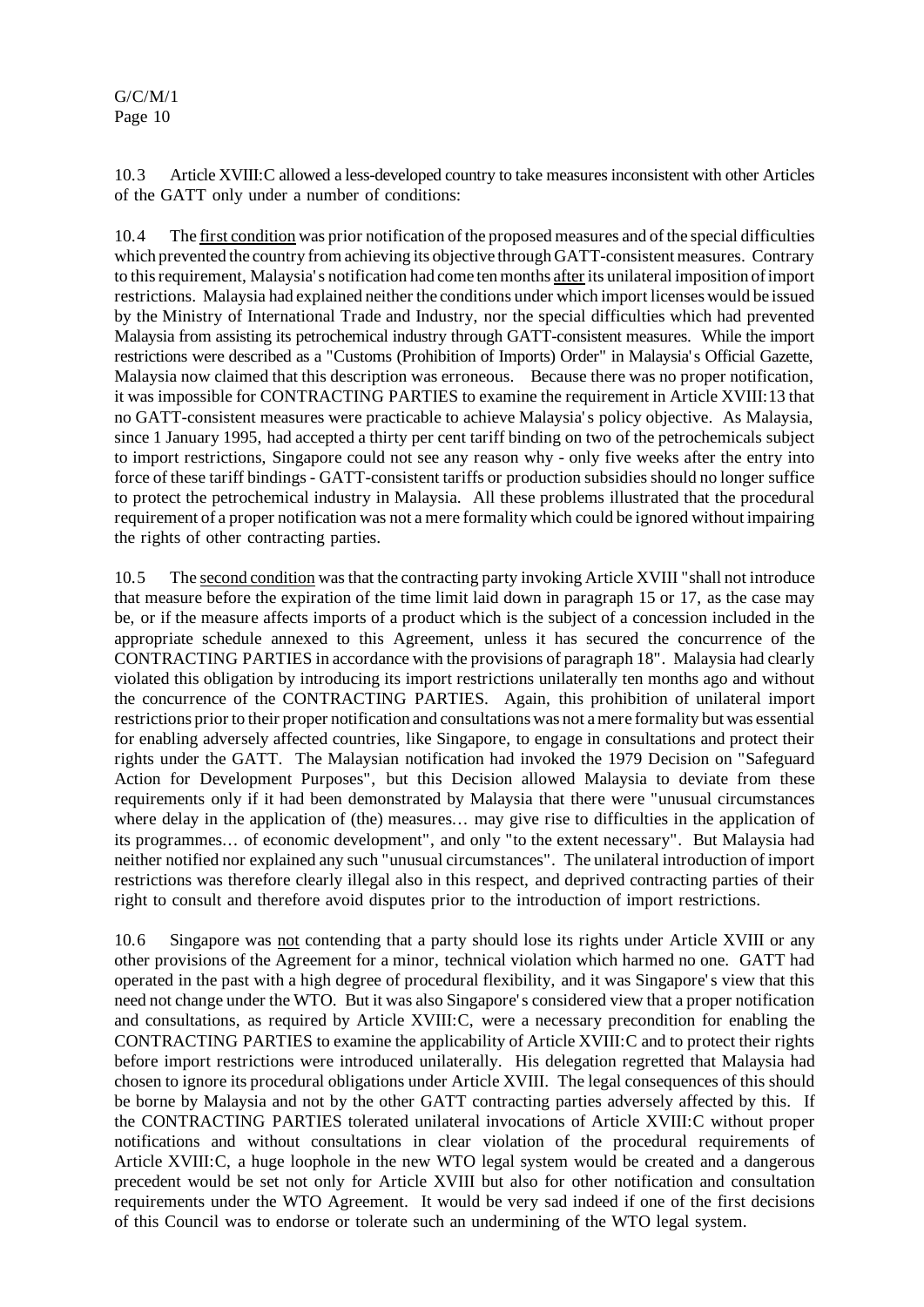10.7 In its communication circulated as document G/L/2, Singapore had therefore requested the Council not to accept Malaysia's communication as a proper notification and invocation of Article XVIII:C because the procedural requirements of Article XVIII:C had obviously not been met. However, as a precautionary measure in case the Council did not share Singapore's view, and in order to protect its rights under Article XVIII:15, Singapore had also asked the Council to make the request to Malaysia, within 30 days of receipt of Malaysia's communication, to consult with the CONTRACTING PARTIES pursuant to Article XVIII: 15 so as to clarify the purpose and contents of Malaysia's measures, and the means by which the rights and interests of adversely affected contracting parties like Singapore could be protected. He added that it was only proper that the Council, after having made such a request, should not proceed to consult with Malaysia under paragraph 16 of Article XVIII until the Council had reached a decision on the propriety of the Malaysian notification.

10.8 He emphasized that the note to Article XVIII:15 in the Annex to GATT 1994 gave Singapore the right to make such a request, because Malaysia's import restrictions had severely limited Singapore's traditional exports of the petrochemical products concerned and Singapore was clearly "appreciably affected" by Malaysia's import restrictions. After Malaysia had curtailed Singapore's rights by violating the procedural requirements of Article XVIII:C, Singapore hoped that this Council would meet its obligations and would not add to the injustice done by either accepting the invocation of Article XVIII:C or not requesting Malaysia to consult under paragraph 15 of Article XVIII:C, thereby condoning Malaysia's clearly illegal measures. Malaysia's unilateral introduction of clearly illegal import restrictions had compelled Singapore to request consultations under Article XXIII:1 in document WT/DS1/1 circulated on 13 January 1995. It was only afterwards that Malaysia had invoked Article XVIII:C. Singapore would be glad to settle this dispute in conformity with GATT rules without having to proceed to a dispute settlement proceeding, but this would require that Malaysia remove the offending import prohibitions.

10.9 The representative of Malaysia stated that this issue of polypropylene and polyethylene had been considered by the Dispute Settlement Body on 10 February 1995, and bilateral consultations had been held. A second round of consultations was due to take place in early March 1995. This matter was now inscribed as an agenda item for the meeting of the Council for Trade in Goods. However, Malaysia was of the view that as this matter had a developmental perspective it should fall within the competence of the Committee on Trade and Development.

10.10 The claim by Singapore in document G/L/2 that Malaysia was attempting to delay Singapore's request for consultations was totally incorrect as both countries were already actively engaged in bilateral consultations. In addition, the WTO Agreement had only entered into force on 1 January 1995, and in this regard, Malaysia was in the process of taking steps to assume its obligations to notify as required by the various agreements. Moreover, the notion that the measure in question was announced too late should be dispelled. For all practical purposes traders and interested parties knew about this measure three weeks prior to the effective date of its implementation, i.e. 7 April 1994. It was published in Malaysia's official gazette on 16 March 1994. Moreover, it was an established practice under GATT that procedural deficiencies should not be used to invalidate an action that would meet the substantive criteria established in the agreement. Additionally, Singapore's description of the measure in question as an import prohibition was erroneous. Licences had been issued during the period from 7 April 1994 to 31 December 1994 for imports of 209,457 metric tons of polyethylene and 45,995 metric tons of polypropylene. This represented a majority share of domestic consumption. In conclusion, he stressed Malaysia's willingness to look at all possible arrangements with a view to finding an amicable solution.

10.11 The representative of Indonesia, speaking also on behalf of Brunei-Darussalam, the Philippines and Thailand stated that he viewed the matter under consideration with mixed feelings. On the one hand, he firmly believed in the new WTO dispute settlement mechanism as a core component of the strengthened multilateral trading system; on the other hand he was concerned that the first dispute case brought to the WTO Dispute Settlement Mechanism (DSM) involved two ASEAN partners. He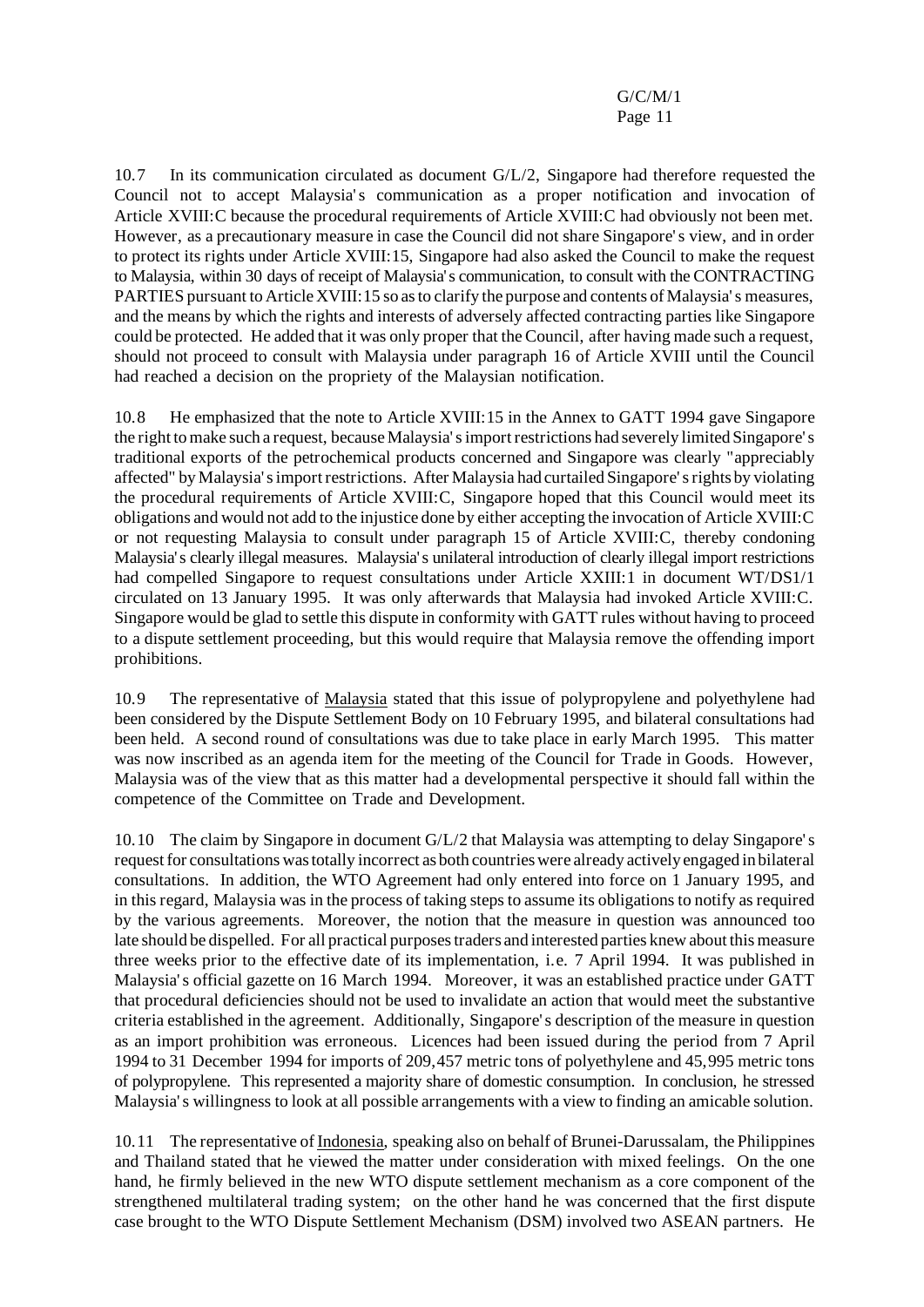hoped that both parties would continue their consultations with a view to achieving a mutually satisfactory solution. In view of the possible ramifications of this issue, he proposed that the Chairman of the Council for Trade in Goods conduct consultations with both parties concerned; consultations which would be open to other interested delegations and whose results could then be reported to the next meeting of the Council.

10.12 The representative of Hong Kong stated that any "exception rule" to the provisions of the GATT had to be interpreted very narrowly; this point has been proven by GATT jurisprudence. By the same token, procedural requirements on the invocation of these "exception rules" had to be respected. Article XVIII provided a framework which would clarify the matter presently under consideration. However, he experienced feelings similar to those indicated by the representative of Indonesia, speaking also on behalf of Brunei-Darussalam, the Philippines and Thailand, and supported their proposal that the Chairman should conduct informal consultations which might lead to an amicable resolution of this issue.

10.13 The representative of the United States shared Singapore's concerns regarding the notification by Malaysia under Article XVIII. If the Council decided to invite interested Members to consult on this matter, his delegation would understand that the scope of consultations would be sufficiently broad to encompass a discussion of all elements of Article XVIII, including the eligibility of Malaysia to invoke the provisions of Section C of Article XVIII. Apart from the issue of whether Malaysia had met the notification requirements under Article XVIII, the United States believed that the restrictions would be more appropriately addressed under other GATT articles. If Article XVIII was viewed to be the appropriate GATT article, then section D and not section C, would provide the relevant legal framework, within which such measures might be introduced, assuming that all other applicable conditions could be met. Furthermore, his delegation understood that these consultations were without prejudice to whether, as a threshold matter, Malaysia had properly invoked Article XVIII with respect to these measures or whether the notification was otherwise valid. His delegation expected to participate actively in consultations initiated under the auspices of the Council on Malaysia's notification.

10.14 The representative of the European Communities emphasized the importance of the point under discussion and in this regard regretted that Malaysia's notification had been submitted at a late stage. The proposal to hold consultations on this matter was important as well as useful and his delegation wanted to participate in such consultations. More generally, his delegation had some doubts regarding Malaysia's recourse to Article XVIII and in any case recourse to its section C. A certain degree of analysis was required as soon as possible in this connection.

10.15 The representative of Brazilstated that his delegation had always had a special interest in Article XVIII-related issues. As had been stated by the representative of Indonesia (speaking also on behalf of Brunei-Darussalam, the Philippines and Thailand) and the representative of Hong Kong, the issue under consideration was difficult and viewed with mixed feelings. He supported the proposal made by the representative of Indonesia (speaking also on behalf of Brunei-Darussalam, the Philippines and Thailand) that the Chairman of the Council for Trade in Goods undertake consultations on this matter. With respect to the statement made by the United States, he noted that in terms of the scope of consultations, since the issue of the applicability and eligibility of Malaysia was not put into question by Singapore it should not be part of the consultations that the Chairman of the Council for Trade in Goods would undertake.

10.16 The representative of Argentina supported the proposal that consultations be undertaken by the Chairman on this matter. He added that an evaluation of such an issue had to be carried out with wisdom and in a balanced manner, not only because it concerned a dispute between two developing countries but also because it would serve as a precedent for future situations when the multilateral trading system was strengthened by new Members whose economies were quite distinct from those of the current Members making up the system. The provisions on notification were a fundamental component in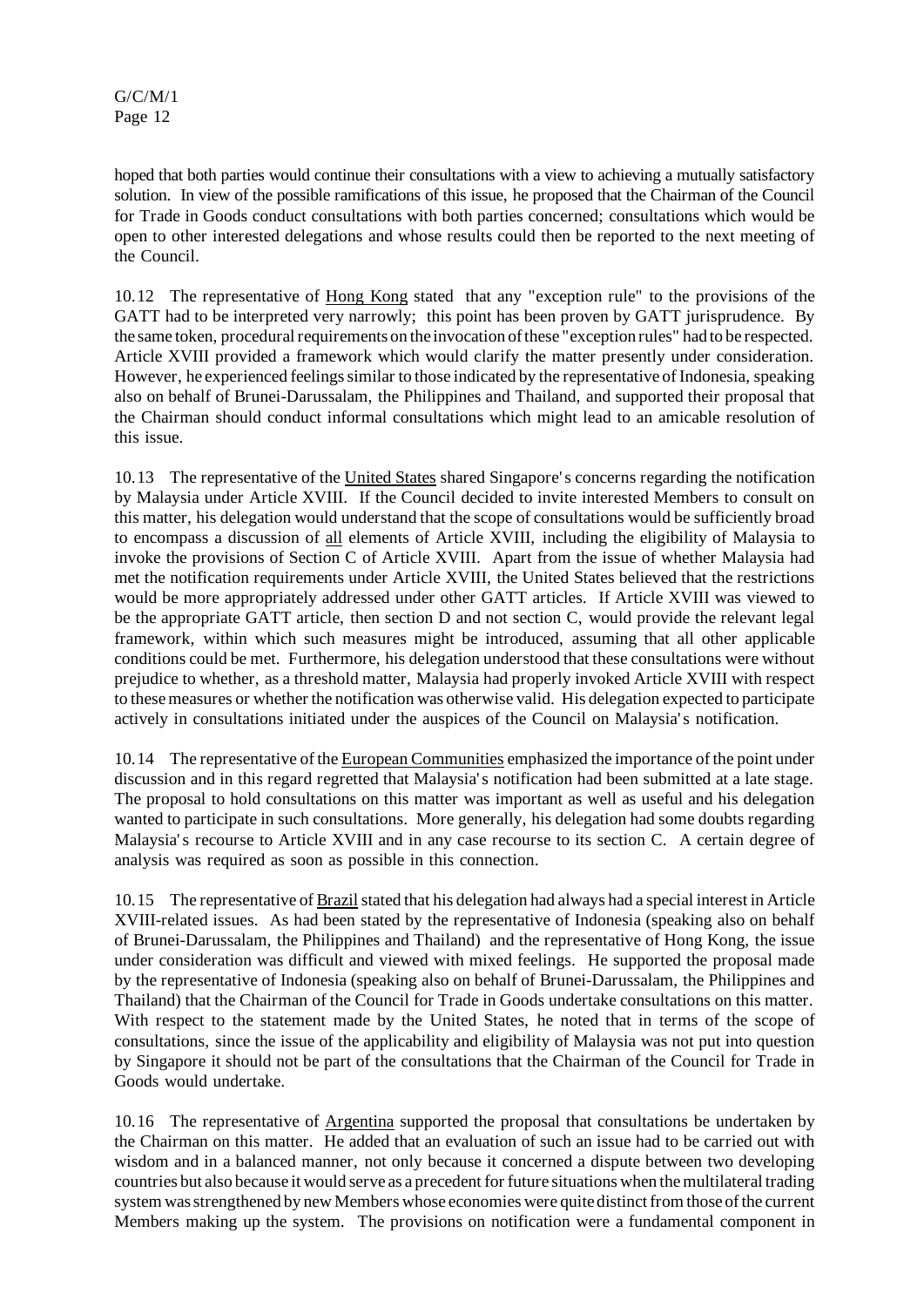ensuring transparency and predictability in the exercise of the rights, obligations and trade opportunities within the framework of the World Trade Organization; this was thus one of the cornerstones of the WTO for his delegation.

10.17 The representative of Canada stated that the issue under consideration was an important and systemic matter on which one had to proceed very carefully. He shared some of the views expressed by the representatives of Argentina and Hong Kong about the importance of following to the letter procedural rules. His authorities were still investigating whether or not Canada had a trade with Malaysia that was affected by this matter, but in any event Canada had an interest in the systemic issue, and reserved its right to participate in any consultations that the Chairman deemed advisable to set up.

10.18 The representative of Australia stated that her country had both a commercial and an important systemic interest in this matter and wanted to register its desire to be part of any consultative mechanism which was established by the Council. Her delegation wanted, in particular, to see the problem raised resolved to the satisfaction of all Members of the WTO, including third countries. She supported the points made by other delegations that it was extremely important to work together to see the established rules and procedures of the system upheld by all Members. In this regard, her delegation did have some questions or reservations on whether some procedural requirements on notification and consultations had been met.

10.19 The representative of Norway stated that his country supported the use of Article XVIII as an instrument in the promotion of economic development. It was, however, a prerequisite, that the introduction of such measures should follow scrupulously the time-frame laid down in that Article. He pointed out that the time-frame laid down in Article XVIII:C was there to enhance transparency and consequently the predictability of international trade and not for any academic or legal reasons. He hoped that the parties directly involved in this matter would, under the guidance of the Chairman, come to an amicable understanding.

10.20 The representative of Japan stated that the issue under consideration was important, not only from a commercial but also from a systemic point of view. It was for this reason that his delegation wanted to participate in future consultations that the Chairman would be undertaking.

10.21 The representative of Mexico hoped that the dispute, which was the object of consultations between Singapore and Malaysia, would be settled without the need to use the dispute settlement mechanism, which was one of the objectives clearly recognised in the Understanding on Dispute Settlement. He added that, if consultations were held, Mexico wanted to participate in them as an interested party, and to see which effects they might have on the system, in particular, as concerned notifications.

10.22 The representative of Egypt stated that his delegation had followed with interest this issue under consideration. He would have preferred to see this question settled earlier and bilaterally through consultations. However this was not the case, and he encouraged those delegations to continue bilateral consultations in an efficient and rapid manner in order to find a satisfactory solution to this problem. He supported the proposal made by the representative of Indonesia (speaking also on behalf of Brunei-Darussalam, the Philippines and Thailand) that the Chairman conduct consultations on this matter and indicated his delegation's desire to be associated with these consultations.

10.23 The representative of Pakistan stated that his delegation viewed the statements contained in the issued documents relating to this matter with mixed feelings. The issue no doubt raised important points of substance and procedure, including those relating to or affecting various GATT instruments, that could have a bearing on practices followed under provisions of special and differential treatment for developing countries. He expressed his delegation'ssupport of the proposal made by the Indonesian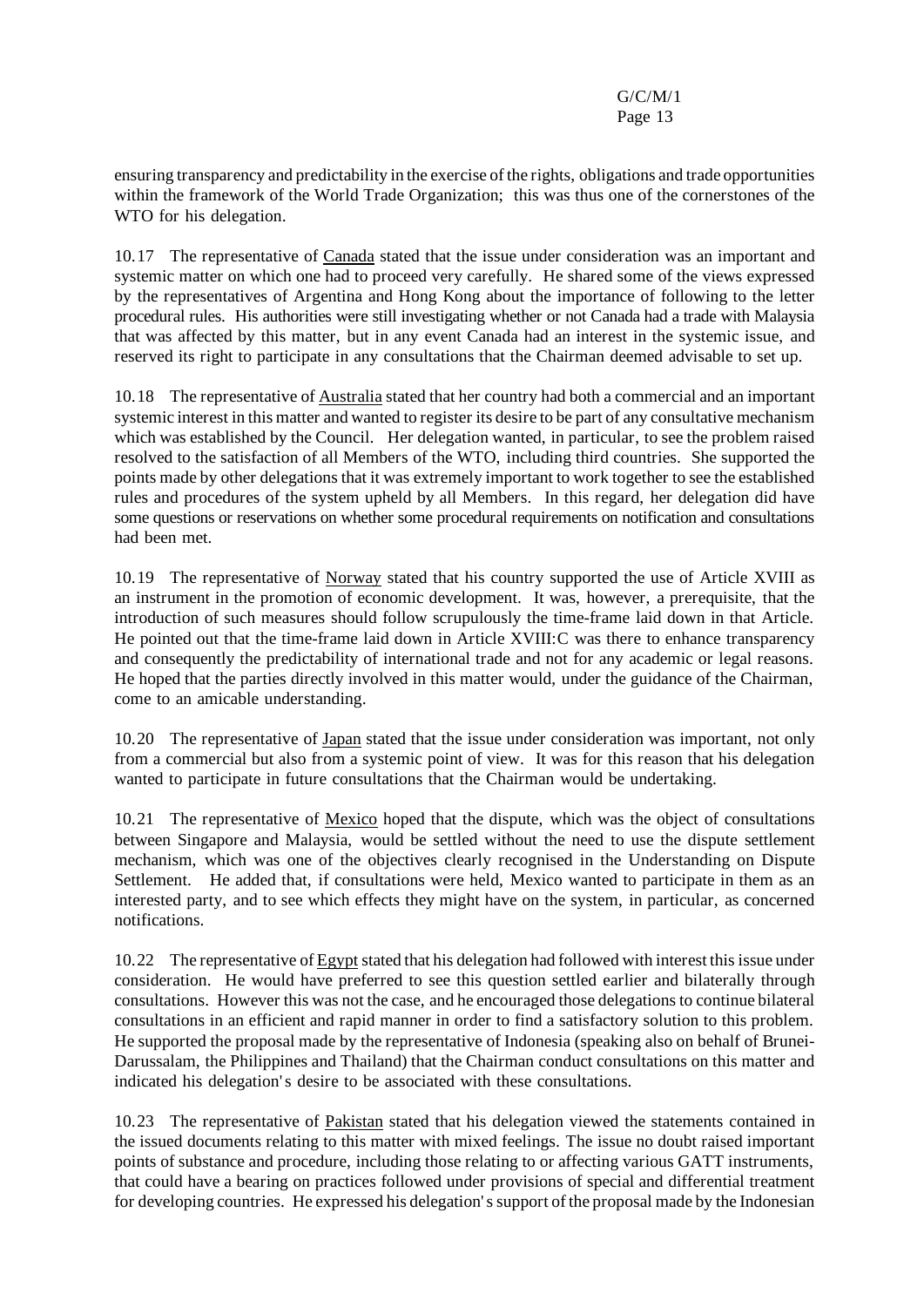spokesman and its wish to participate in any consultations that the Chairman might desire to undertake.

10.24 The representative of Korea reserved his delegation's right to participate in consultations as an interested third party. The measure taken by Malaysia, in his delegation's view, did not conform with the requirement of prior notification and the requirement specified by the Agreement on import licensing procedures.

10.25 The representative of India stated that the matter was under examination in his capital. He pointed out that any article which dealt with governmental assistance to economic development was very important to his country and that his delegation had a systemic interest in this case. He supported the proposal made by the representative of Indonesia (speaking also on behalf of Brunei-Darussalam, the Philippines and Thailand) that the Chairman undertake consultations on the matter. He expressed his delegation's interest in those consultations, and the hope that an amicable settlement between the two parties to the dispute could be reached through these consultations .

10.26 The representative of Morocco pointed out that the issue was a specific problem which should be treated in the light of the arguments presented rather than in the light of all problems which might result from Article XVIII. In this regard, it was worth noting that the idea should not be to renegotiate Article XVIII; this Article had already been the object of the most ambitious and vast negotiations. He supported the proposal made by the representative of Indonesia (speaking also on behalf of Brunei-Darussalam, the Philippines and Thailand) that consultations should be held by the Chairman in order to solve the issue under consideration.

10.27 The representative of Colombia stressed the importance of the subject for her delegation and the fact that her delegation would like to participate in the future in these discussions.

10.28 The representative of Switzerland stated that Article XVIII: C had provisions which might nullify or impair an advantage resulting from the General Agreement. Hence, it was a matter of avoiding an easy or abusive recourse to a provision concerning an infant industry. A country invoking section C had to make certain that any discipline contained therein was strictly observed. His delegation had a systemic interest in this matter and wanted to participate in consultations which might take place.

10.29 The representative of New Zealand stated that in view of the systemic interests involved, his delegation wanted to register its interest in being associated with any consultations which might be convened.

10.30 In light of this, the Chairman indicated his intention to pursue consultations on the notification by Malaysia, (WT/L/32), as requested in the communication from Singapore, (G/L/2). In authorizing him to undertake these consultations, the Council for Trade in Goods would have requested Malaysia to consult on its notification under Article XVIII, paragraph 15, without prejudice to the outcome of the informal consultations. The results of these consultations would be reported to this Council. The Chairman therefore proposed that the Council take note of the statements and comments made, and authorize him to undertake consultations on this matter.

10.31 The Council so **agreed**.

#### **11. Use of Spanish as a working language in the Technical Committee on Rules of Origin**

11.1 The Chairman recalled that the issue of the use of Spanish as a working language in the Technical Committee of Rules of Origin set up under the auspices of the World Customs Organization in Brussels had been flagged initially at the General Council meeting of 31 January 1995 by Chile and Argentina. The point had been made again, more forcefully, at the first meeting of the Technical Committee on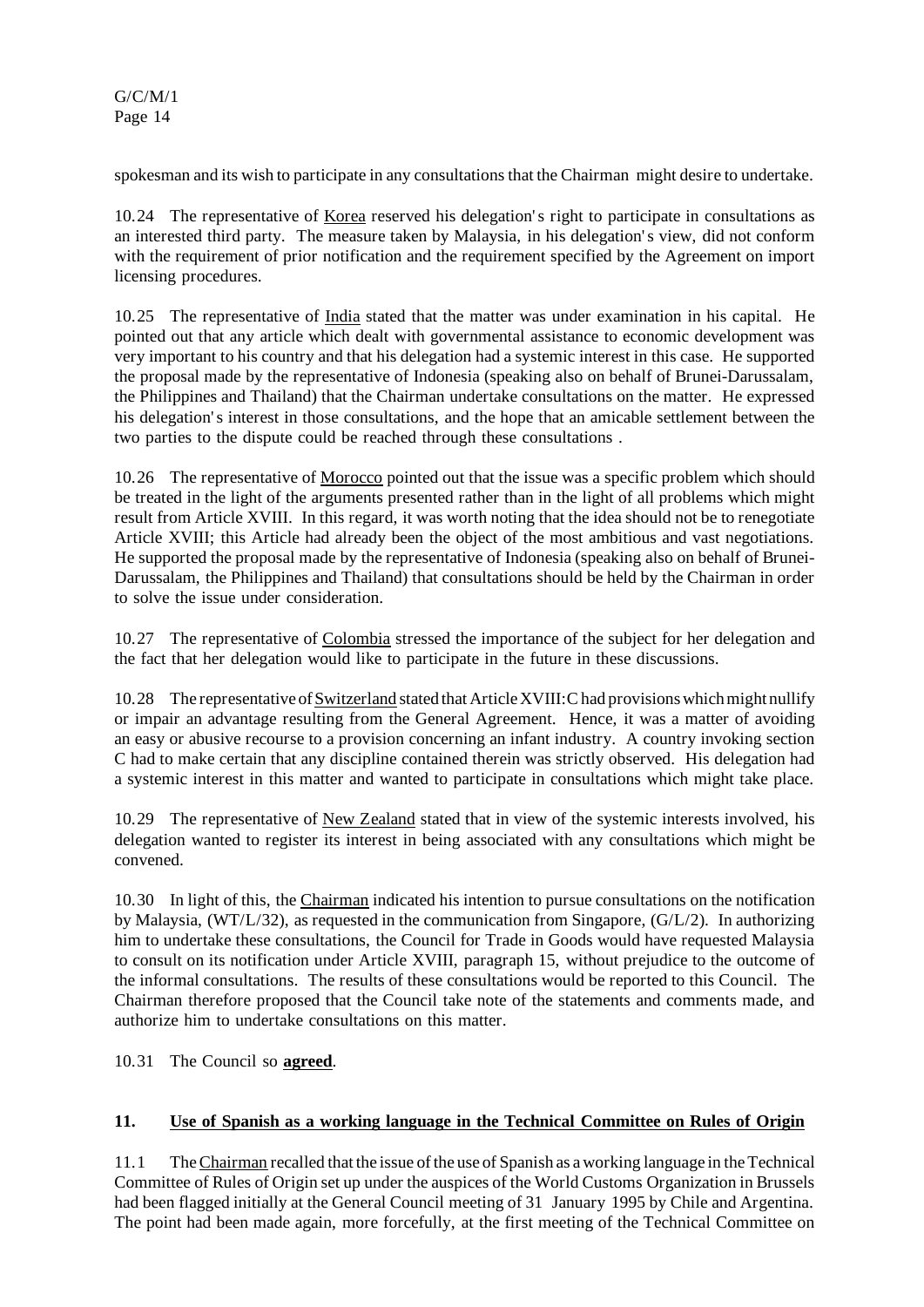Rules of Origin in the week of 6 February 1995 in Brussels by Spanish-speaking delegations. This item had been included in the agenda of the present meeting upon request by Chile.

11.2 The representative of Chile recalled that, at the first meeting of the General Council of the WTO, his delegation had stated its concern at the absence of Spanish as a working language in the meetings of the Technical Committee of Rules of Origin in the World Customs Organization (WCO). The first meeting of the Technical Committee had been held in the week of 6 February 1995, but it had been impossible to find a solution to this problem.

11.3 The matter was important and concerned the WTO because the Technical Committee on Rules of Origin was established under the provisions of the WTO Agreement on Rules of Origin. In fact, in order to participate in the Technical Committee on Rules of Origin it was necessary for countries concerned to be Members of the WTO, whereas members of the WCO which were not Members of the WTO were only allowed to participate in this Committee as observers. Another element to be considered wasthat the WCO had been servicing theTechnical Committee on Customs Valuation which had emerged from the Tokyo Round Agreement on Customs Valuation and where it was explicitly stated that Spanish, English and French would be the working languages. Finally, when the Agreement on Rules of Origin was negotiated, the WCO had agreed to serve as a forum for the Technical Committee in the full knowledge that Spanish was one of the working languages of the WTO.

11.4 Chile considered that the documentation and work of all bodies whose origin was attributable to the WTO should be done in the three working languages of the WTO. For this reason, he requested that the Council make a recommendation to the Committee on Rules of Origin requesting the WCO to ensure that the technical work on rules of origin be carried out in English, French and Spanish. Chile believed that, before the Technical Committee on Rules of Origin started its work, it was important to ensure that the necessary arrangements had been made by the WCO for the Committee's work to be carried out in Spanish.

11.5 The representatives of Argentina, Colombia, Venezuela, European Communities, Morocco, Peru, Mexico, Uruguay, Nicaragua, Brazil, El Salvador (also on behalf of Honduras), Paraguay, Dominican Republic, Bolivia, Indonesia (on behalf of ASEAN countries) supported Chile's request that the Council make a recommendation to the Committee on Rules of Origin requesting the WCO to ensure that the technical work on rules of origin be carried out in English, French and Spanish.

11.6 The Chairman proposed that the Council take note of the statements made and that itrecommend to the Committee on Rules of Origin to request the World Customs Organization to ensure that work in the Technical Committee on Rules of Origin be carried out in English, French and Spanish.

11.7 The Council so **agreed.**

## **12. Appointment of Officers for the Committee on Market Access, Committee on Agriculture, Committee on Sanitary and Phytosanitary Measures, Committee on Safeguards, Working Group on Notification Obligations and Procedures, and Working Party on State Trading Enterprises**

12.1 The Chairman stated that thisitem on appointment of officersto certain of the subsidiary bodies of the Council for Trade in Goods was on the agenda of this first meeting as provisions concerning election of Chairpersons did not exist in the texts of Understandings, Agreements, or in the terms of reference for these Committees or working party or group.

12.2 In order to enable these Committees, working party and group to be operational as soon as possible, and in accordance with the "Guidelines for Appointment of Officers to WTO Bodies", he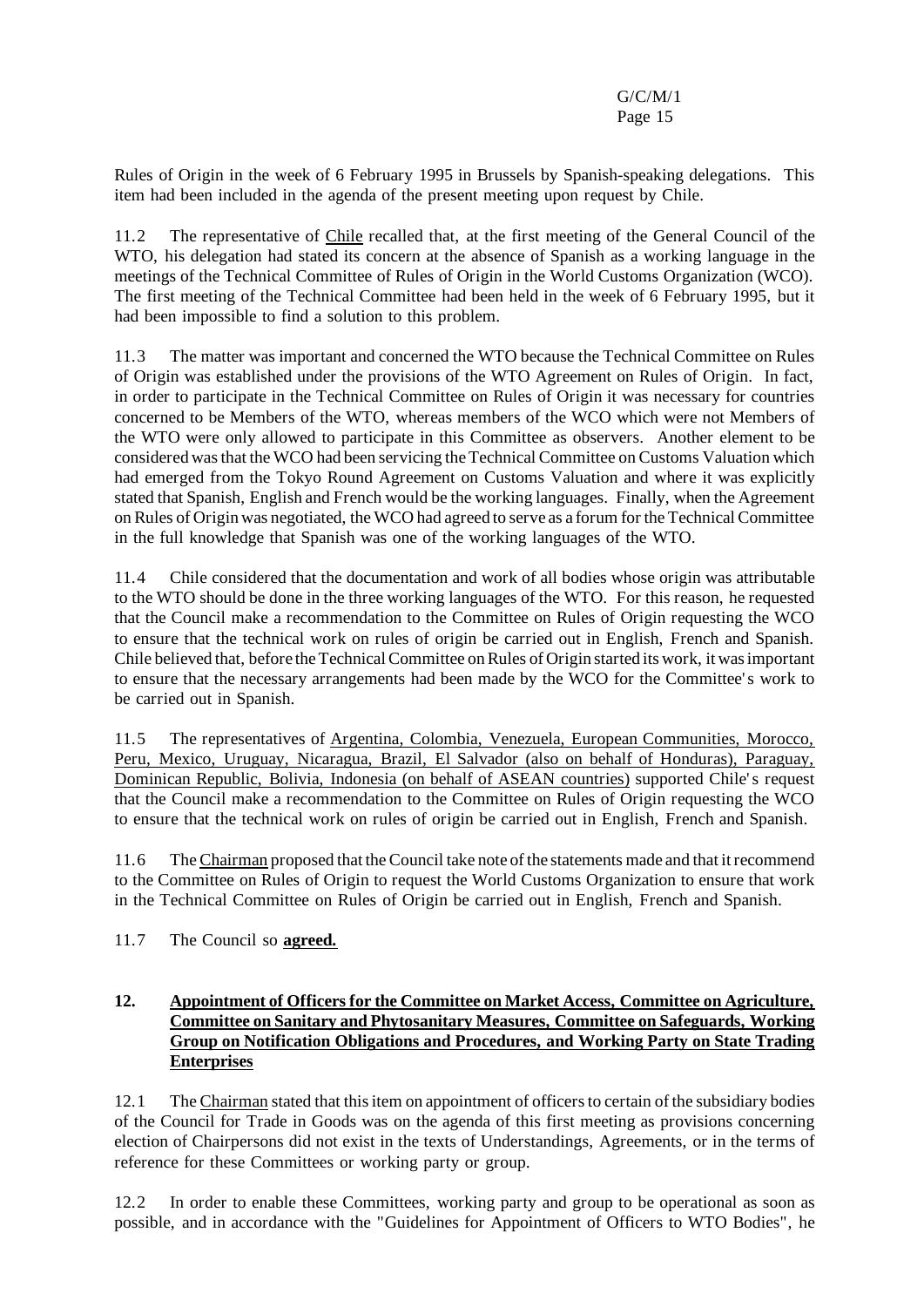had undertaken consultations regarding possible chairpersons to these bodies. He reported on the results of these consultations as follows:

12.3 Committee on Safeguards: Mr. J. Ruiz (Argentina); Committee on Agriculture: Ambassador D. Tulalamba (Thailand); Committee on Market Access: Mr. J. St-Jacques (Canada); Committee on Sanitary and Phytosanitary Measures (SPS): Ambassador K. Bergholm (Finland); Working Group on Notification Obligations and Procedures: Mr. A. Shoyer; (U.S.); Working Party on State Trading Enterprises: Mr. P. May (Australia)

12.4 The Chairman proposed that the Council for Trade in Goods appoint these chairmen as set out.

12.5 The Council so **agreed**.

12.6 The Chairman also informed the Council that while he was aware that, according to the relevant Agreements, the chairpersons of other subsidiary bodies were to be elected by these respective bodies, his consultations had also covered these bodies. The results of these consultations were as follows, and should be taken into account when these respective bodies elected their chairpersons:

12.7 Committee on Subsidies and Countervailing Measures: Mr. O. Lundby (Norway); Committee on Anti-Dumping: Mr. M. Kumar (India); Committee on Trade-Related Investment Measures: Mr. V. Notis (Greece); Committee on Rules of Origin: Mr. C. Osakwe (Nigeria); Committee on Technical Barriers to Trade (TBT): Miss C. Guarda (Chile); Committee on Customs Valuation: Mr. P. Palecka (Czech Republic); Committee on Import Licensing: Mr. C. Mbegabolawe (Zimbabwe).

12.8 The representative of the European Communities thanked the Chairman for the efforts made in this difficult process. There were a number of delegations which were not entirely satisfied with the results including the Community. However, in a spirit of compromise and to ensure the good functioning of the system which was just beginning his delegation had decided to agree to the Chairman's proposal. He regretted that the representation of women at this level was poor, and pointed out that his delegation had made some proposals which would have corrected this deficiency. He hoped that the future selection process would pay more attention to this factor. Additionally, it had to be noted that the current distribution of officers was without prejudice to the future, and should not be considered a precedent regarding his delegation's future expectations.

12.9 The representative of Hong Kong stated that this process had been difficult and thanked the Chairman for the efforts made to reach agreement. His delegation was not happy with the results but would accept them in light of the difficulty in arriving at a deal. One important point wasthat ofregional balance. Hong Kong had no problem with the idea of regional balance, but it should not be the main consideration and certainly should not be the starting point of the process. The objective was to find the right person for the job, and this was the underlying factor in the guidelines that Members had agreed to in their "Guidelines for Appointment of Officers to WTO Bodies": i.e. "the choice of a chairperson should primarily reflect the capacity of that person to undertake the special responsibilities required of such posts in the WTO system". There were other requirements such as rotation, or the nominee being Geneva-based, however within this framework a certain amount of flexibility could be given in order to accommodate the best person for the job. The remarks were not directed in any way against the officers chosen for they were all good, which is why Hong Kong had agreed to the list. However, the above mentioned factors had to be borne in mind when similar consultations were conducted in the future.

12.10 The representative of Morocco thanked the Chairman for the efforts undertaken to achieve agreement on this difficult question. He agreed with the representative of Hong Kong that focus should be on whether the person was the most appropriate choice. This chairperson would be serving the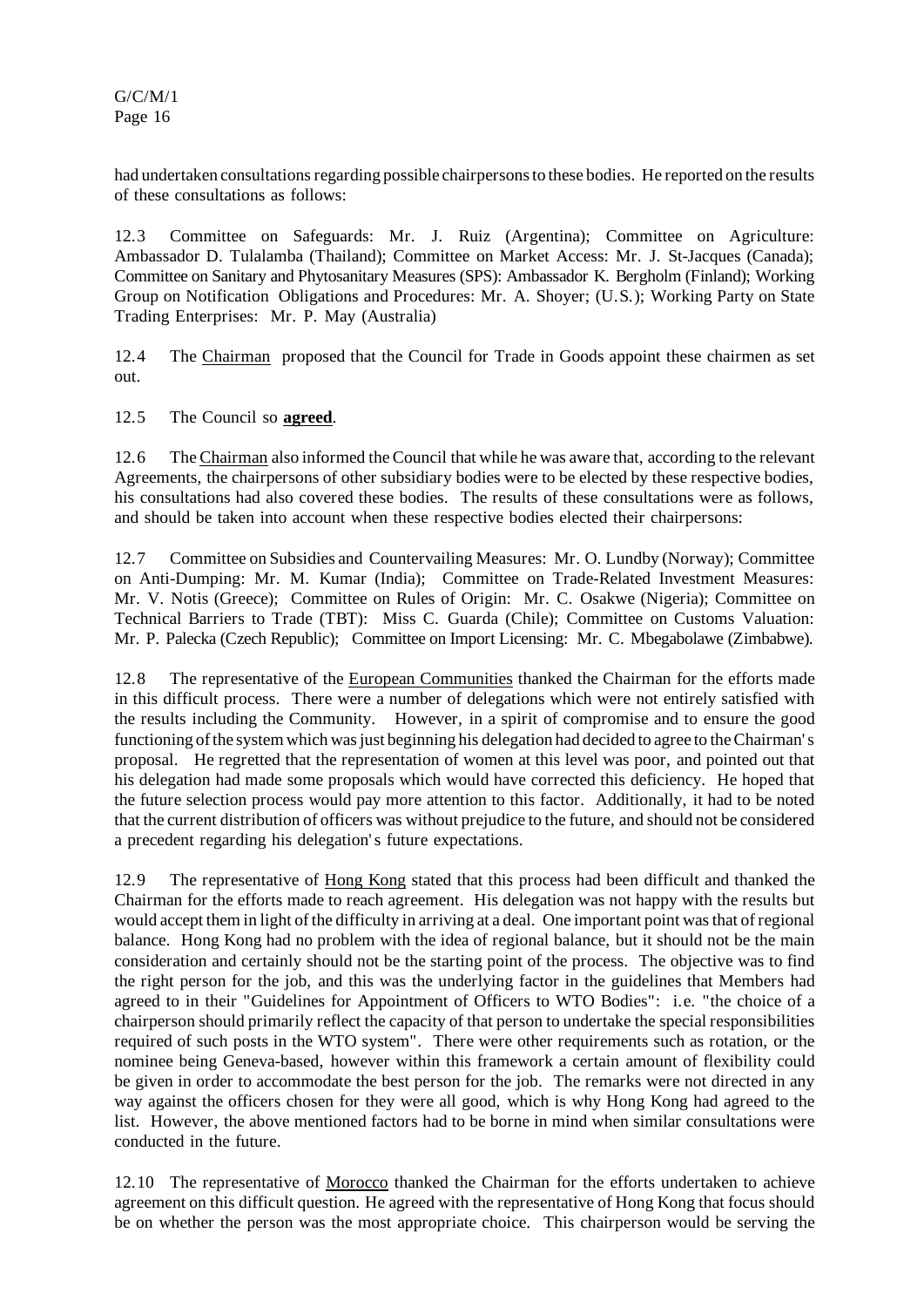Committee, the institution and the organization, and no region had a monopoly of competence. If it was possible to achieve balance among regions then that would be an additional advantage. From the point of view of general balance, his delegation and the delegations he represented were not fully satisfied with the results. The basis on which the current list of officers had been drawn up should not be considered a precedent for a future selection process.

# **13. Other Business**

- Chairmanship of the Working Parties on the Free Trade Agreements between the Czech Republic and Slovenia, and between the Slovak Republic and Slovenia

13.1 The Chairman speaking under "Other Business" recalled that the Working Parties on the Free-Trade Agreements between the Czech Republic and Slovenia, and between the Slovak Republic and Slovenia had been established by the GATT 1947 Council at its meeting in June 1994. Simultaneously, the Chairman of the Council had been authorized to designate the Chairman of the Working Party in consultation with the delegations primarily concerned. He informed the Council that Ambassador Christer Manhusen (Sweden) had agreed to serve as Chairman of the Working Party on the Free-Trade Agreements between the Czech Republic and Slovenia, and between the Slovak Republic and Slovenia.

13.2 The Council **took note** of this information.

Ad hoc procedures on participation of international organizations in the work of the WTO bodies - first meeting of the subsidiary bodies of the Council for Trade in Goods

13.3 The Chairman speaking under "Other Business" recalled that at the informal meeting of Heads of Delegation to the General Council on 9 February 1995, it had been agreed inter alia that, pending final agreement on guidelines for observer status for intergovernmental organizations in the WTO, the Chairman of the sectoral councils would consult on whether to invite certain organizations to the first meetings of their respective subsidiary bodies. On the basis of these consultations, the Chairman proposed that, without prejudice to what may be the final results of discussions on observer status for intergovernmental organizations, at the first meetings of the Committees which were subsidiary bodies of the Council for Trade in Goods, those international/intergovernmental organizations might be invited who, in the period before the conclusion of the Uruguay Round, ordinarily attended the meetings of:

- 1. Committees under GATT or Tokyo Round Codes where these existed; and/or
- 2. Relevant negotiating groups during the Uruguay Round.

13.4 On the above basis, the Chairman stated that the following international/intergovernmental organizations would seem to qualify for invitation to the first meeting:

Committee on Anti-Dumping: IMF, UNCTAD Committee on Subsidies and Countervailing Measures: IMF, UNCTAD Committee on Safeguards: None Committee on Market Access: UNCTAD, IMF, WCO, IBRD, FAO Committee on Import Licensing: IMF, UNCTAD Committee on Rules of Origin: WCO, UNCTAD Committee on Customs Valuation: IMF, UNCTAD, WCO Committee on TRIMs: IMF, IBRD